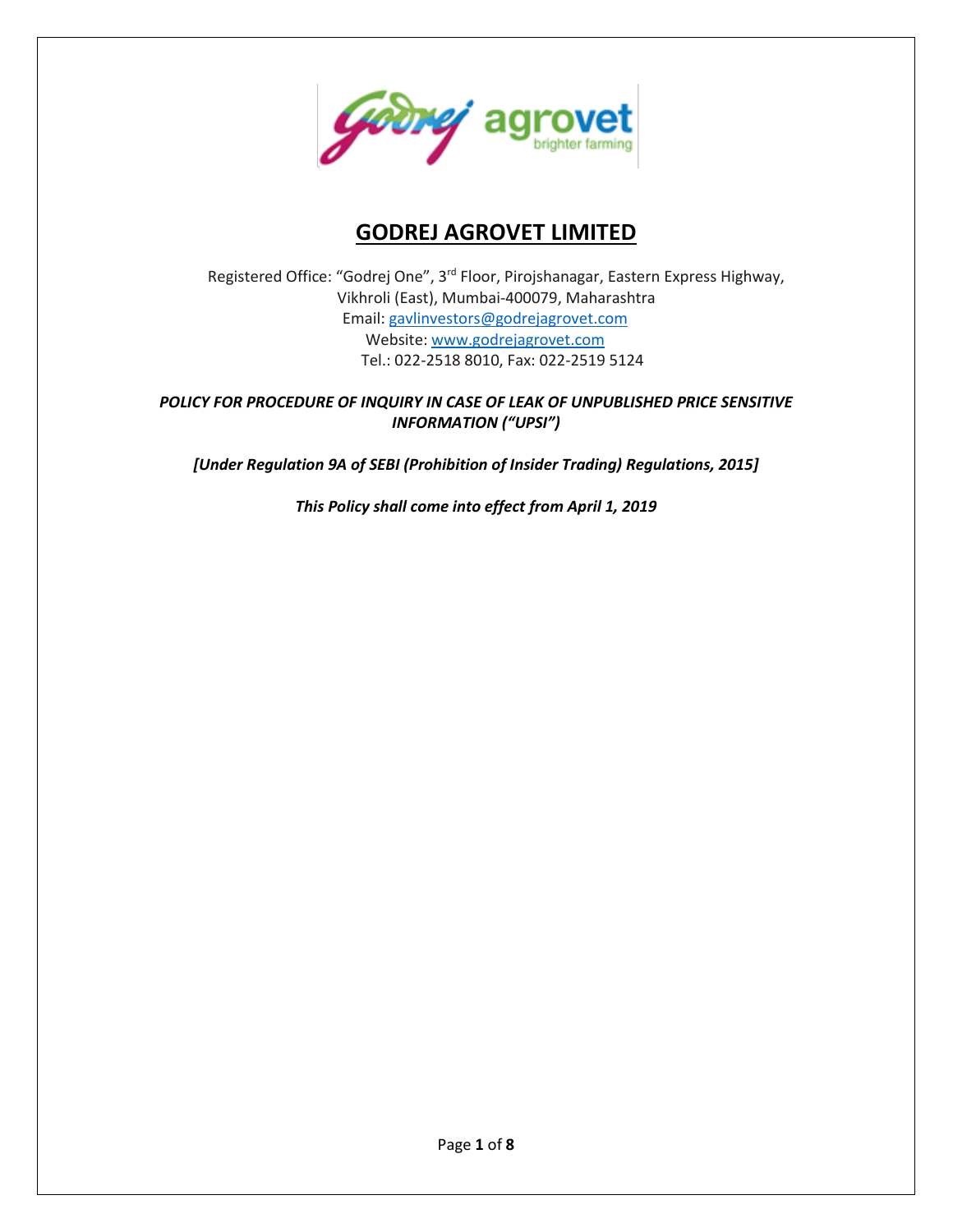## *Background*

The Committee constituted by Securities and Exchange Board of India ("**SEBI**") to review the Insider Trading Regulation noted the recent cases of leak of Unpublished Price Sensitive Information ("**UPSI**") related to listed entities on Instant Messaging apps. Such information originates from within the company and affects the listed company in terms of its market price as well as loss of reputation and loss of investors' / financers' confidence in the company.

Leakage of UPSI from a company is a matter of serious concern not only for the regulator but for the company as well, and listed companies should take responsibility to find out sources responsible for the leakage and plug loopholes in the internal control systems to prohibit reoccurrence of such leakage of UPSI.

The SEBI (Prohibition of Insider Trading) (Amendment) Regulations, 2018 ("**PIT Amendment Regulations**") mandates every listed company to formulate a written policy and procedures for inquiry in case of leak of unpublished price sensitive information and initiate appropriate action on becoming aware of leak of unpublished price sensitive information and inform the Board promptly of such leaks, inquiries and results of such inquiries.

In this regard, Board of Directors of Godrej Agrovet Limited ("**GAVL**/**Company**") has laid down this policy for Procedure of Inquiry in case of Leak of Unpublished Price Sensitive Information ("**the Policy**").

#### *I. Objective*

- (i) To strengthen the internal control system to prevent leak of UPSI.
- (ii) To preserve the confidentiality of Unpublished Price Sensitive Information (UPSI) and to prevent misuse of such information.
- (iii) To restrict and prohibit the practice of sharing of UPSI, with the un-authorized person, which originates from within the company and which affects the market price of the Company as well as loss of reputation and loss of investors' / financers' confidence in the company.
- (iv) To have a uniform code to curb the un-ethical practices of sharing UPSI by Insiders, Employee & Designated Persons with any person, firm, Company or Body Corporate.
- (v) To initiate inquiry in case of leak of UPSI or suspected leak of UPSI and promptly inform the same to the Securities and Exchange Board of India ("SEBI").
- (vi) To take disciplinary actions, if deemed fit against any Insider, Employee & Designated Persons who appears to have found guilty of violating this policy, apart from any action that SEBI may initiate/take against the Insider, Employee & Designated Persons. .

#### *II. Scope*

To lay procedures for inquiry in case of leak of unpublished price sensitive information or suspected leak of unpublished price sensitive information and inform the Board promptly of such leaks, inquiries and results of such inquiries.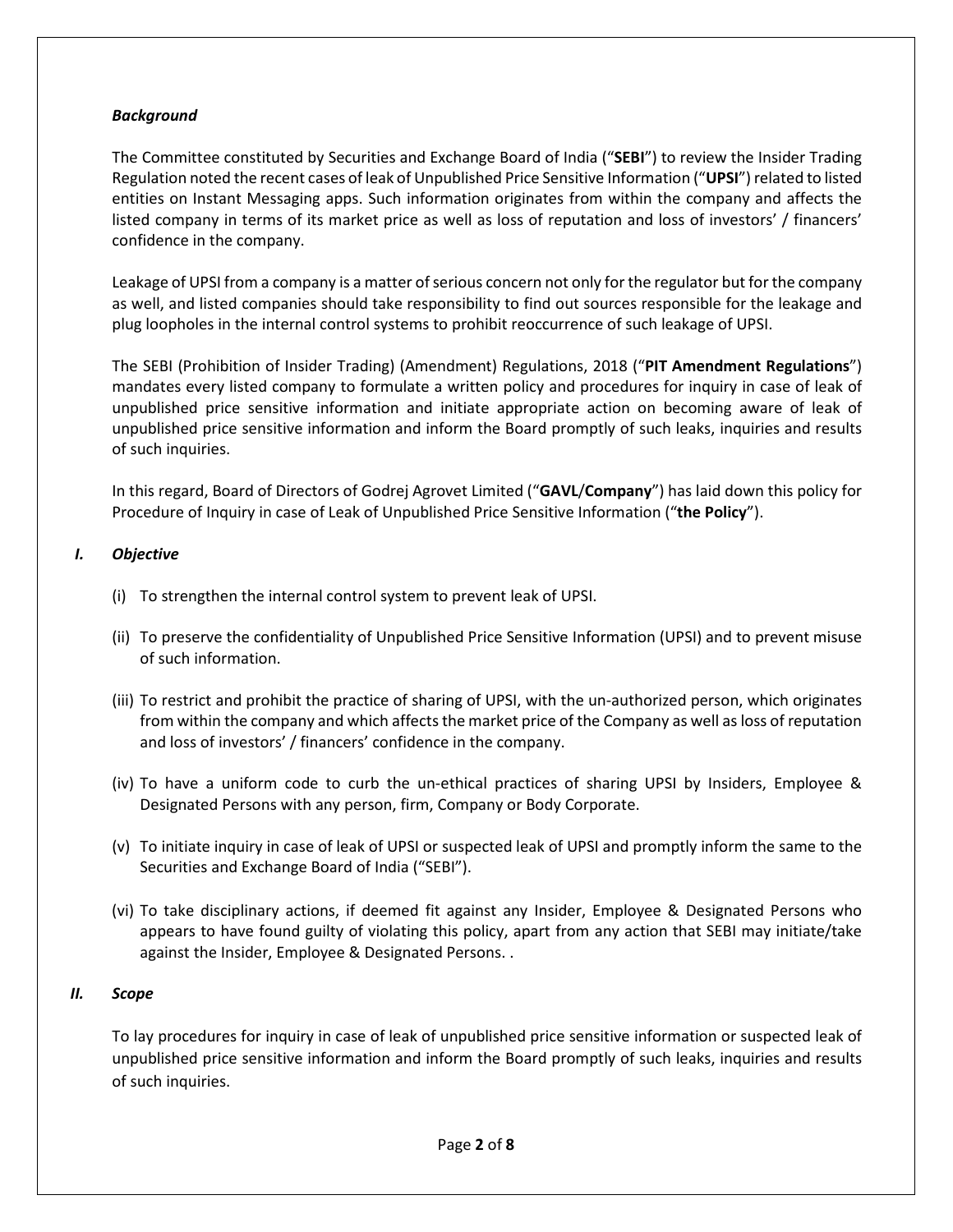This policy is an extension of the GAVL's- Code of Internal Procedures and Conduct for Regulating, Monitoring and Reporting of Trading by Insiders.

#### *III. Applicability*

*This Code shall be applicable with effect from April 1, 2019.*

#### *IV. Definitions:*

#### *(i) Chief Investor Relation Officer ("CIO")*

shall mean the Compliance Officer or such other Officer of the Company appointed by the Board of Director under Securities and Exchange Board India (Prohibition of Insider Trading ) Regulations, 2015.

(ii) **Disciplinary Action** means any action that can be taken on the completion of / during the investigation proceedings including but not limiting to a warning, imposition of fine, suspension from official duties or any such action as is deemed to be fit considering the gravity of the matter.

#### *(iii) Support Staff,*

shall include IT Staff, Secretarial Staff, Legal Staff, Finance Staff, Strategy Staff who have access to unpublished price sensitive information.

#### *(iv) Un-published Price Sensitive Information ("UPSI")*

*shall mean* any information, relating to a company or its securities, that is not generally available directly or indirectly, which upon becoming generally available, is likely to materially affect the price of the securities and shall, ordinarily include but not restricted to, information relating to the following;

- a) Periodical Financial Results of the Company;
- b) Intended declaration of dividends (Interim and Final);
- c) Change in capital structure i.e. Issue of securities, Buy Back of securities, Split, Consolidation of Shares or any forfeiture of shares and such other transactions of similar nature or change in market lot of the Company's shares;
- d) Mergers, De-mergers, Amalgamation, Acquisitions, De-listing of Securities, Scheme of Arrangement or Takeover, Disposals, Spin Off or Selling Division of Whole or Substantially Whole of the Undertaking and Expansion of Business and such other transactions;
- e) Changes in Key Managerial Personnel.
- Page **3** of **8** *Note: Words and expressions used and not defined in this Code but defined in the SEBI (Prohibition of Insider Trading) Regulations, 2015, the Securities and Exchange Board of India Act, 1992, the Securities Contracts (Regulation) Act, 1956, the Depositories Act, 1996 or the Companies Act, 2013*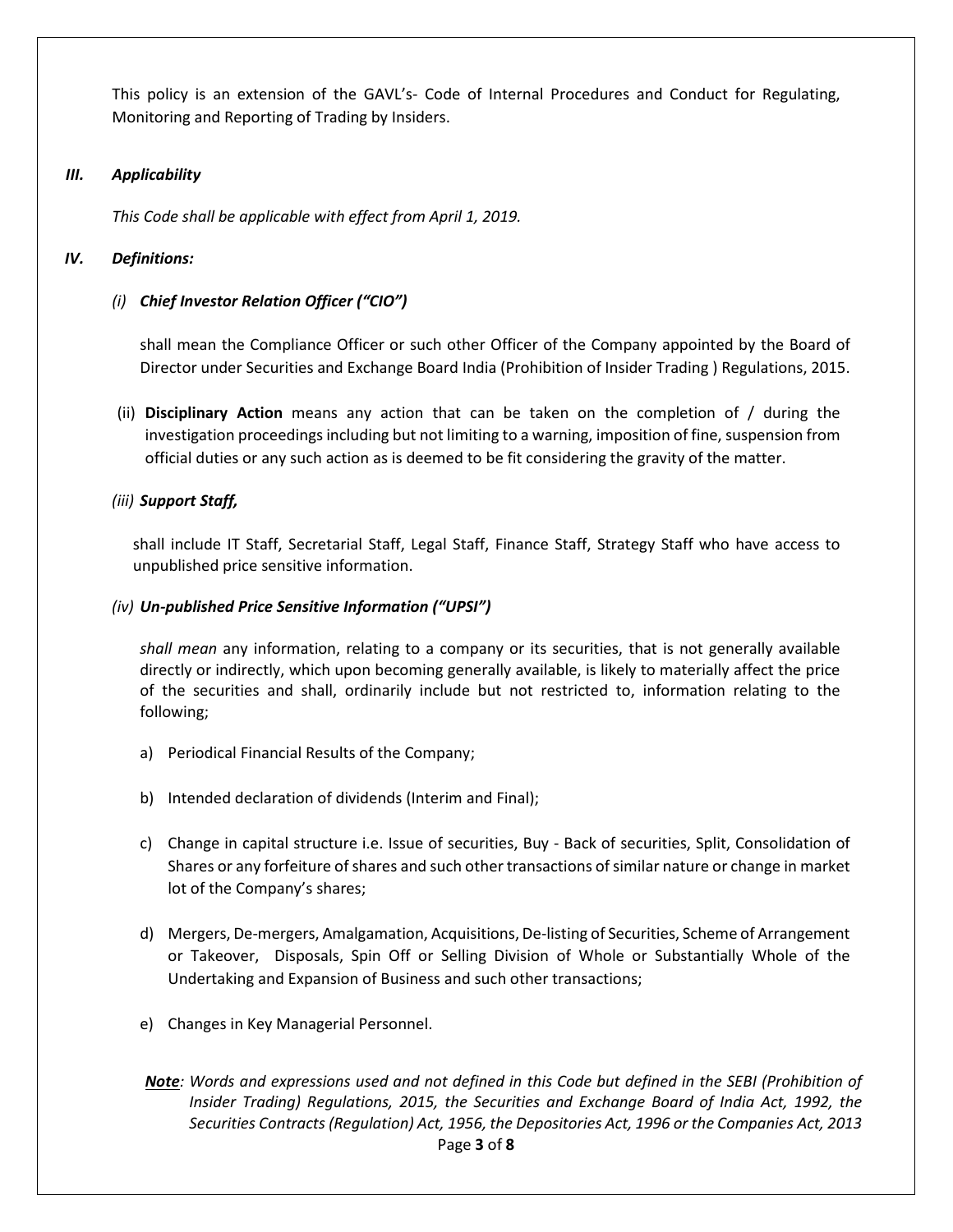*and the Rules and Regulations framed there under shall have the meanings respectively assigned to them in those legislation.*

# *(v) Leak of UPSI:*

shall mean communication of information which is / shall be UPSI, by any Insider, Employee & Designated Persons or any other known or unknown person to any person other than a person(s) authorized by the Board or Chief Investor Relation Officer (CIO) of the Company after following the due process prescribed in this behalf in the Code of Practices for Fair Disclosure of the Company and /or under SEBI (Listing Obligations and Disclosure Requirements) Regulations, 2015 and/or SEBI (Prohibition of Insider Trading) Regulations, 2015, or any other law may be applicable for time being in force and any amendment, reamendment or re-enactment thereas.

# *V. Duties of Chief Investor Relations Officer:*

The CIO shall be responsible to;

- (i) Oversee the Compliance of this policy.
- (ii) To co-ordinate with and disclose the relevant facts of the incident of actual or suspected leak of UPSI to the Inquiry committee.
- (iii) Intimate the incident of actual or suspected leak of UPSI to the Stock Exchanges.
- (iv) Report the incident of actual or suspected leak of UPSI to the Securities and Exchange Board of India.

# *VI. Disclosure of actual or suspected leak of UPSI to Stock Exchanges & SEBI:*

On becoming aware of actual or suspected leak of Unpublished Price Sensitive Information of the Company, the CIO shall ensure that the same shall be promptly intimated to the Stock Exchanges on which the securities of the Company are listed in the format as set out in "**Annexure-A**" to this policy.

## *VII. Report of actual or suspected leak of UPSI to SEBI:*

On becoming aware of actual or suspected leak of Unpublished Price Sensitive Information of the Company, the CIO shall ensure that a report on such actual or suspect leak of UPSI, preliminary inquiry thereon and results thereof shall be promptly informed to SEBI in the format as set out in "**Annexure-B**" to this policy.

## **VIII.** *Constitution of Inquiry Committee:*

In case of actual or suspected leak of UPSI, a Committee shall be constituted by the Board of Directors or by the Managing Committee of the Board or of such person(s) as may be of the authorized by the Board or Managing Committee in this behalf, to be called as "Inquiry Committee" to perform such duties as may be prescribed by this Code or by any other applicable law for the time being in force.

The Inquiry Committee shall consist of minimum 3 (three) Members which shall include Managing Director, Chief Financial Officer and Chief Investor Relation Officer and / or any other officer(s) of the Company as the Board of Directors or the Managing Committee of the Board of Directors, may deem fit.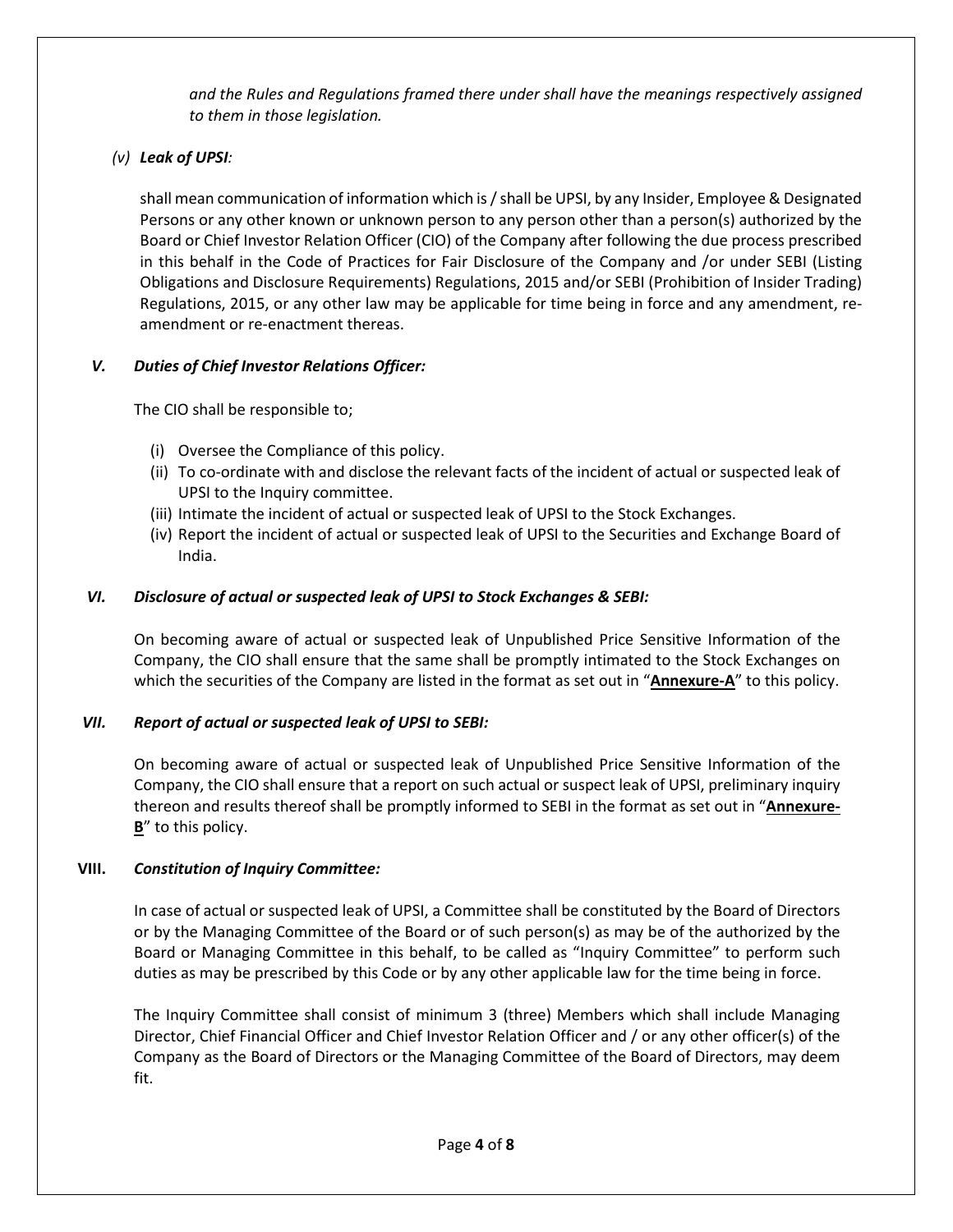The Managing Committee may change/alter/re-constitute the Inquiry Committee as may be required form time to time.

#### *IX. Duties of Inquiry Committee:*

The Inquiry Committee shall be responsible;

- (a) To conduct a preliminary inquiry to ascertain the truth contained in the information or complaint pertaining to actual or suspected leak of UPSI, if any;
- (b) To authorize any person, if required, to collect necessary support material;
- (c) To consider the facts and circumstances and decide / direct on the matter;
- (d) To decide disciplinary action thereon.

## *X. Procedure for inquiry in case of leak of UPSI:*

The Inquiry Committee shall *suo-motu* becoming aware or otherwise on a complaint received in writing or by email at [notice@godrejagrovet.com](mailto:notice@godrejagrovet.com) , of actual or suspected leak of Unpublished Price Sensitive Information of the Company by any person in possession of or having access to Unpublished Price Sensitive Information shall follow the below mentioned procedure in order to inquire and/or otherwise investigate the matter.

- i. The written/email complaint shall *inter alia*, state particulars of the complainee, details of the complaint and shall be addressed to the Audit Committee or the Board or Chairman or Managing Director.
- ii. The CIO shall immediately on receipt of the complaint, convene meeting of the Enquiry Committee and place the complaint before the Committee.

## *(a) To take Cognizance of the matter:*

The Inquiry Committee shall meet within a period of 2 (two) working days after receipt of the information of actual or suspected leak of Unpublished Price Sensitive Information and take cognizance of the matter and decide as follows.

- i) If it is found that the allegation is frivolous, not maintainable or outside the scope, the same may be dismissed.
- ii) If it is found that the issue requires further investigation, Preliminary Inquiry may be initiated.

## *(b) Preliminary Inquiry:*

Preliminary Inquiry is a fact-finding exercise which shall be conducted by the Chief Investor Relation Officer. The object of preliminary inquiry is to ascertain the truth or otherwise of the allegations contained in the information or complaint, if any, and to collect necessary available material in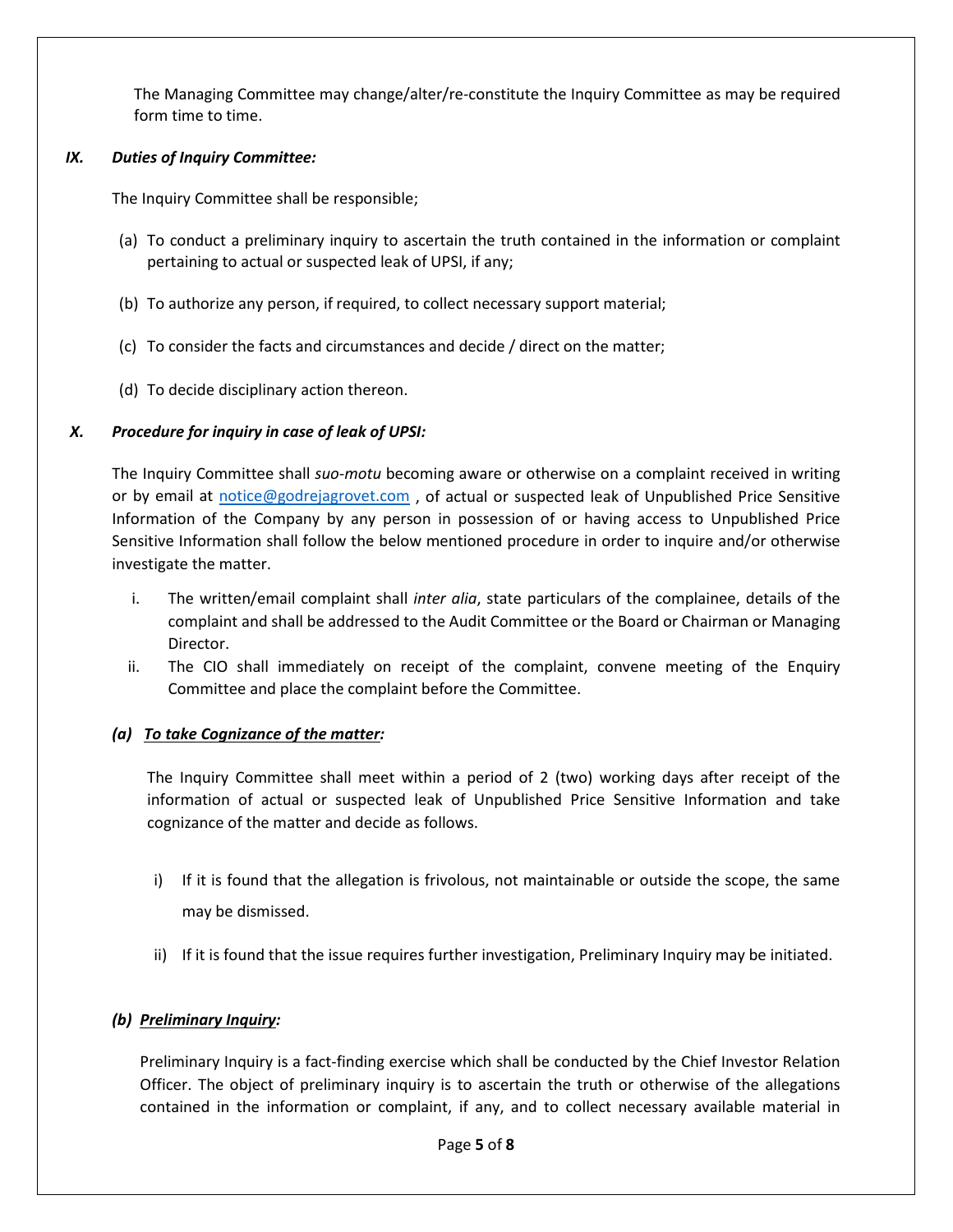support of the allegations, and thereafter to decide whether there is justification to embark any disciplinary action.

The Inquiry Committee , if required and in addition to Chief Investor Relation Officer may also appoint and / or authorize any person(s), as it may deem fit, to initiate/conduct an inquiry to collect the relevant fact, material substances on actual or suspected leak of UPSI.

## *(c) Report of Preliminary Inquiry to the Inquiry Committee:*

The Chief Investor Relation Officer or Person(s) appointed/authorized to inquire the matter of actual or suspected leak of UPSI shall submit his/her report to the inquiry Committee within 7 days from the date of his appointment on this behalf.

# *(d) Disciplinary Action:*

The Enquiry Committee shall, basis the Report of the Preliminary Enquiry, take disciplinary action against the complainee. The Disciplinary Action(s) shall include, wage freeze, suspension, recovery, claw back, termination etc., as may be decided by the Members of the Inquiry Committee as per the provisions of GAVL's Insider Trading Code, in addition to the action to be initiated by SEBI, if any.

## **XI. Amendment**

The Board of Directors of the Company, in sync with applicable laws, rules & regulations, may amend / substitute any provision(s) with a new provision(s) or replace this entire Policy with a new Policy.

In any circumstance where the terms of this Policy differ from any law, rule, regulation etc. for the time being in force, the law, rule, regulation etc. shall take precedence over this Policy.

Any change in the Policy shall be approved by the Board of Directors of the Company. Any subsequent amendment/modification in the Companies Act, 2013 or the Rules framed thereunder or the Listing Regulations and/or any other laws in this regard shall automatically apply to this Policy.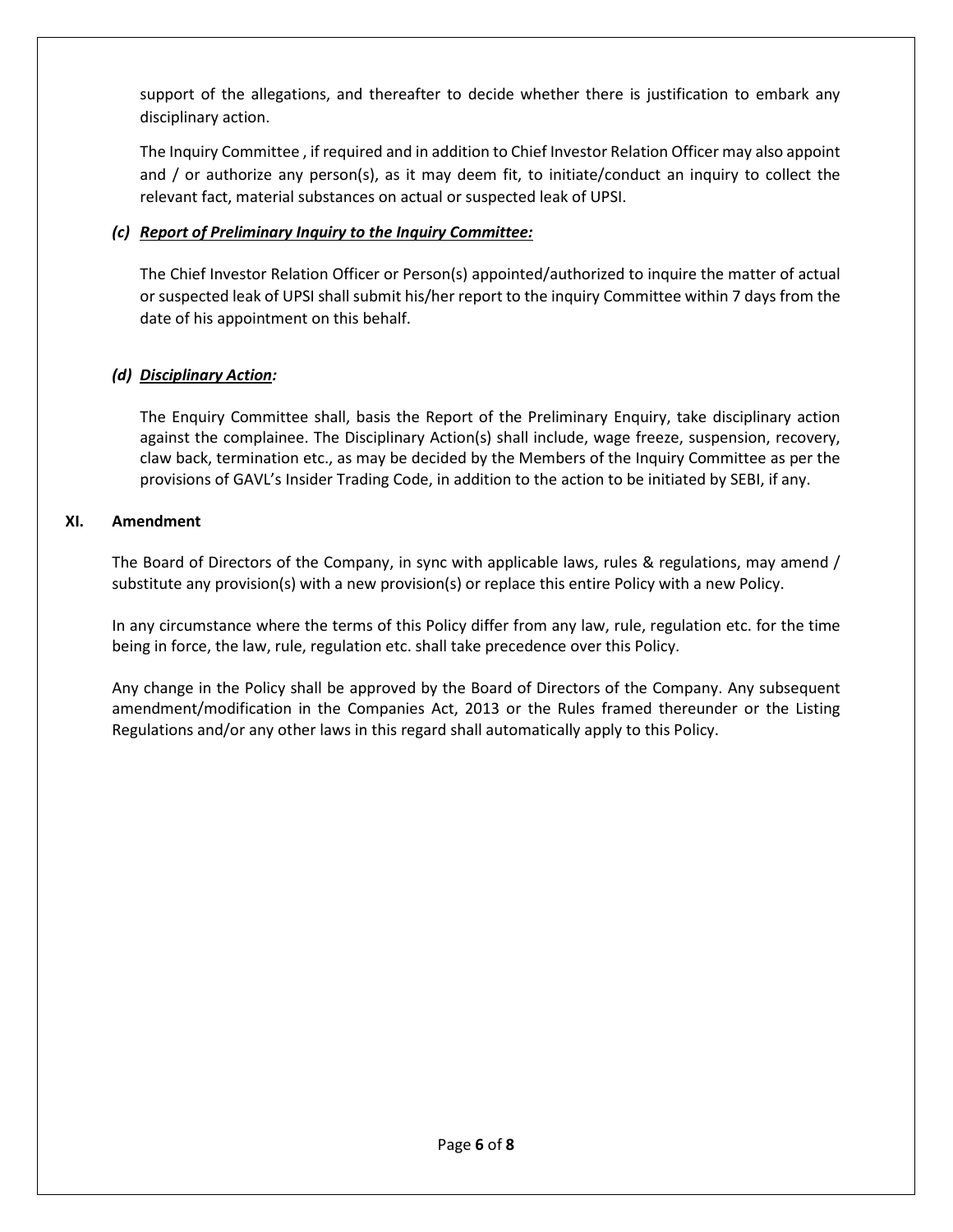#### **Annexure A**

## **Format for Intimation of Actual or Suspected leak of UPSI to the Stock Exchanges**  *[Pursuant to Regulation 30 of SEBI (Listing Obligations and Disclosure Requirements) Regulation, 2015]*

| To.                                                   | To.                                                                     |
|-------------------------------------------------------|-------------------------------------------------------------------------|
| <b>BSE Limited</b>                                    | <b>National Stock Exchange of India Limited</b>                         |
| P. J. Towers, Dalal Street, Fort<br>Mumbai - 400 001. | Exchange Plaza, Bandra Kurla Complex,<br>Bandra (East), Mumbai-400 051. |
| Ref.: BSE Scrip Code No. "540743"                     | Ref: "GODREJAGRO"                                                       |

Dear Sir / Madam,

#### **Sub: Intimation of actual or suspected leak of UPSI pursuant to Regulation 30 of SEBI (Listing Obligations and Disclosure Requirements) Regulation, 2015.**

Pursuant to Regulation 30 of SEBI (Listing Obligations and Disclosure Requirements) Regulation, 2015, we hereby report the details of actual or suspected leak of Unpublished Price Sensitive Information (UPSI) of the Company, as follows:

| Name of Offender, if known.              |        |
|------------------------------------------|--------|
| <b>Name of Organization.</b>             |        |
| <b>Designation</b>                       |        |
| (Employee, Insider, Designated Person or |        |
| any other)                               |        |
| <b>Nature of Information</b>             |        |
|                                          |        |
| Whether any action initiated by the      | Yes/No |
| Company.                                 |        |
|                                          |        |
| If yes, narration of the same            |        |
|                                          |        |
| Any other information.                   |        |

Request you to take the aforementioned on your records.

Thanking you,

Yours faithfully,

**For Godrej Agrovet Limited**

**Vivek Raizada Head – Legal & Company Secretary & Compliance Officer (ACS 11787)**